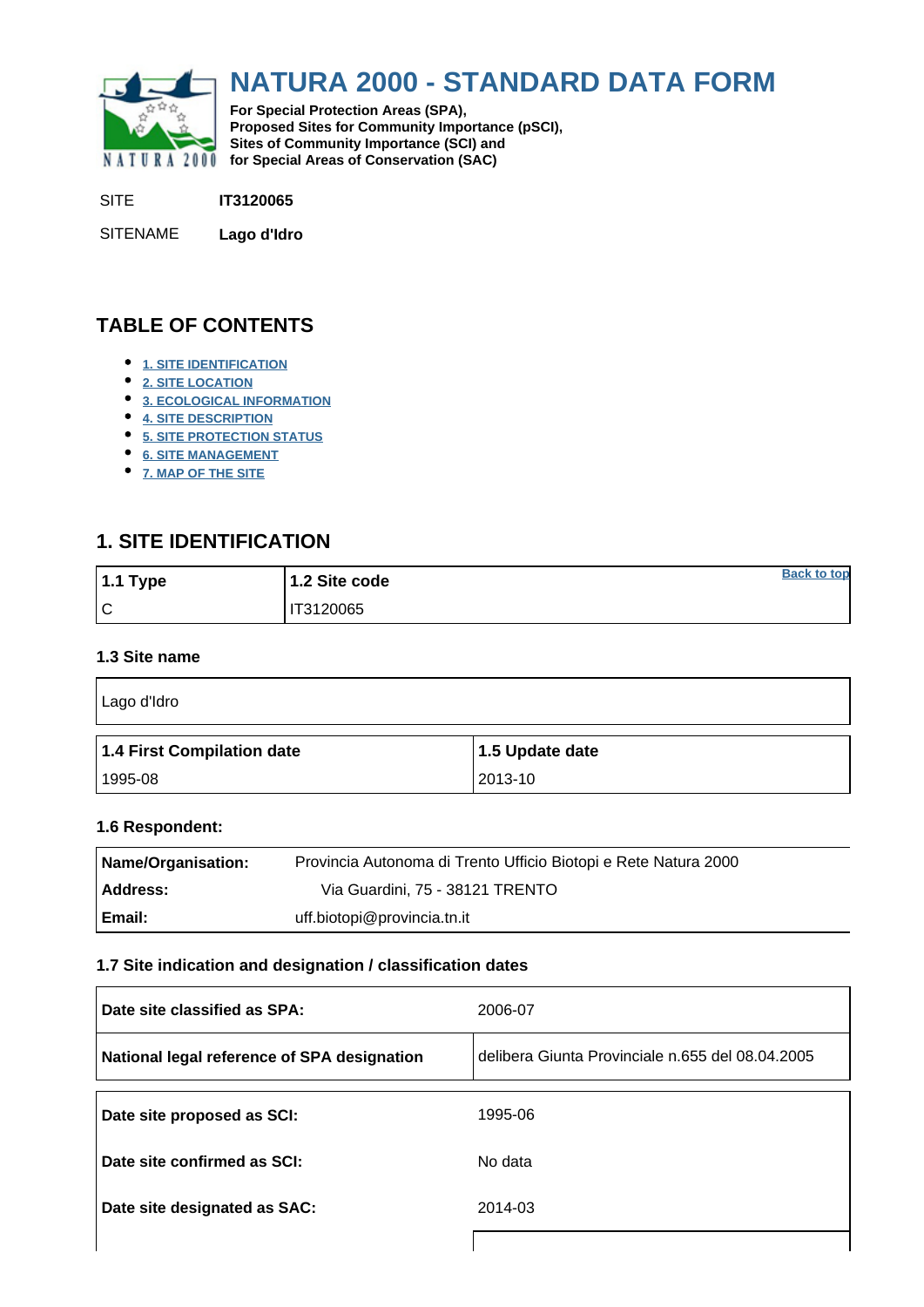# <span id="page-1-0"></span>**2. SITE LOCATION**

#### **2.1 Site-centre location [decimal degrees]:**

| Longitude<br>10.535 | Latitude<br>45.8077777777778 |
|---------------------|------------------------------|
| 2.2 Area [ha]:      | 2.3 Marine area [%]          |
| 14.0                | 0.0                          |

#### **2.4 Sitelength [km]:**

0.0

#### **2.5 Administrative region code and name**

| <b>NUTS level 2 code</b> | <b>Region Name</b>        |
|--------------------------|---------------------------|
| I ITD2                   | Provincia Autonoma Trento |

#### **2.6 Biogeographical Region(s)**

Alpine (100.0 %)

## <span id="page-1-1"></span>**3. ECOLOGICAL INFORMATION**

#### **3.1 Habitat types present on the site and assessment for them**

**[Back to top](#page-0-0)**

| <b>Annex I Habitat types</b> |           |           |                      |                  |                        | <b>Site assessment</b> |                                   |                     |        |  |  |  |  |
|------------------------------|-----------|-----------|----------------------|------------------|------------------------|------------------------|-----------------------------------|---------------------|--------|--|--|--|--|
| Code                         | <b>PF</b> | <b>NP</b> | <b>Cover</b><br>[ha] | Cave<br>[number] | <b>Data</b><br>quality | <b>A B C D</b>         | A B C                             |                     |        |  |  |  |  |
|                              |           |           |                      |                  |                        | Representativity       | <b>Relative</b><br><b>Surface</b> | <b>Conservation</b> | Global |  |  |  |  |
| 3130 <b>B</b>                |           |           | 0.01                 |                  |                        | D                      |                                   |                     |        |  |  |  |  |
| 3150 <sub>B</sub>            |           |           | 0.2                  |                  |                        | B                      | $\mathsf{C}$                      | B                   | B      |  |  |  |  |
| 3240H                        |           |           | 0.01                 |                  |                        | D                      |                                   |                     |        |  |  |  |  |
| 3260 <sub>B</sub>            |           |           | 0.31                 |                  |                        | A                      | $\mathsf C$                       | B                   | B      |  |  |  |  |
| 6430 <sub>B</sub>            |           |           | 0.01                 |                  |                        | D                      |                                   |                     |        |  |  |  |  |
| 6510 <sub>B</sub>            |           |           | 2.27                 |                  |                        | B                      | $\mathsf{C}$                      | B                   | B      |  |  |  |  |
|                              |           |           |                      |                  |                        |                        |                                   |                     |        |  |  |  |  |

#### **[Back to top](#page-0-0)**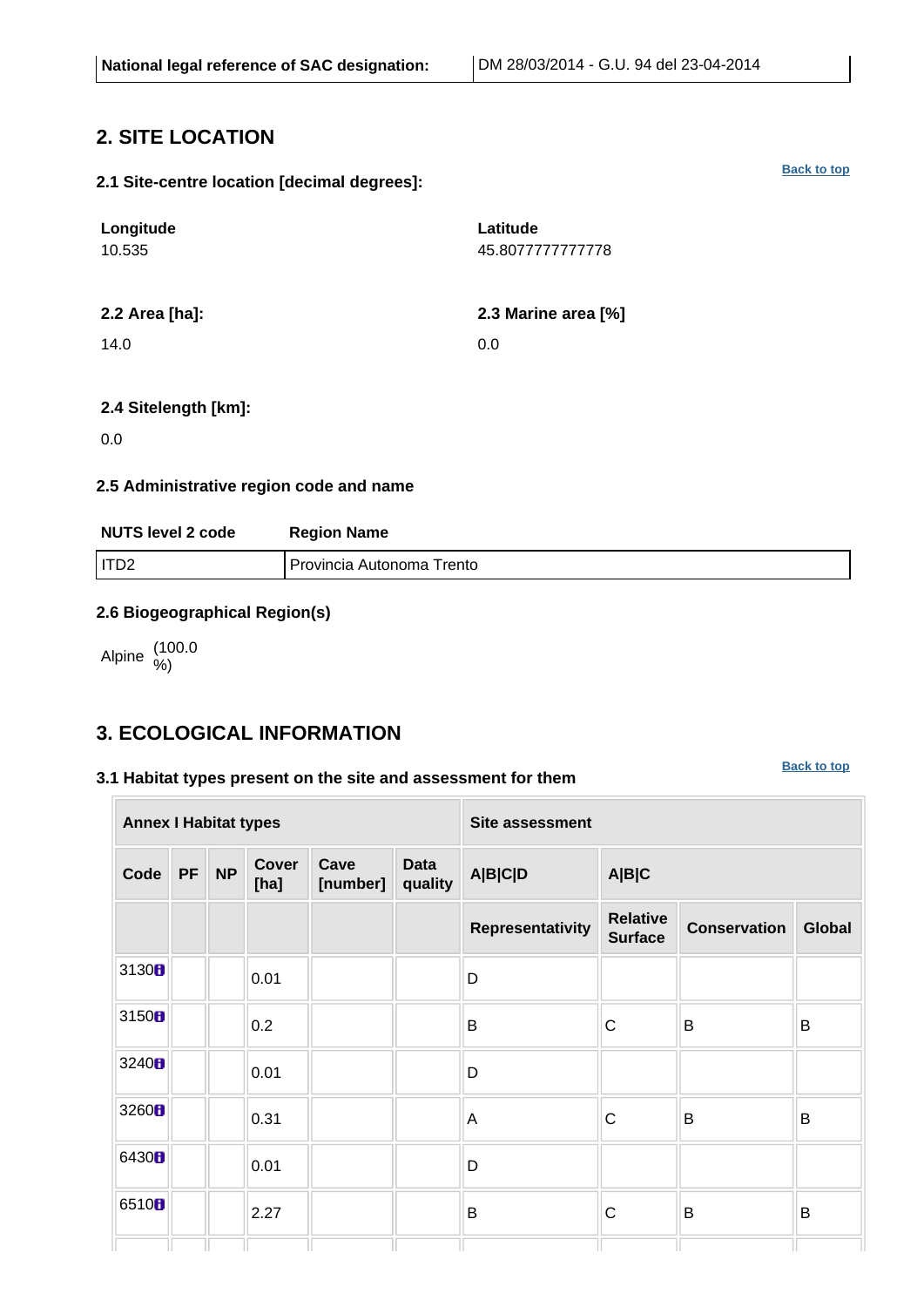| Q1E0<br>$\cup$ . $\cup$ | ൦<br>$\overline{\phantom{a}}$<br>ےں. ו |  |  |  |
|-------------------------|----------------------------------------|--|--|--|
| Œ<br>$\sim$             |                                        |  |  |  |

- **PF:** for the habitat types that can have a non-priority as well as a priority form (6210, 7130, 9430) enter "X" in the column PF to indicate the priority form.
- **NP:** in case that a habitat type no longer exists in the site enter: x (optional)
- **Cover:** decimal values can be entered
- **Caves:** for habitat types 8310, 8330 (caves) enter the number of caves if estimated surface is not available.
- **Data quality:** G = 'Good' (e.g. based on surveys); M = 'Moderate' (e.g. based on partial data with some extrapolation);  $P = 'Poor'$  (e.g. rough estimation)

#### **3.2 Species referred to in Article 4 of Directive 2009/147/EC and listed in Annex II of Directive 92/43/EEC and site evaluation for them**

|   | <b>Species</b> |                                     |   |           |              |                |                         | Population in the site |                 | <b>Site assessment</b> |                  |              |              |              |  |
|---|----------------|-------------------------------------|---|-----------|--------------|----------------|-------------------------|------------------------|-----------------|------------------------|------------------|--------------|--------------|--------------|--|
| G | Code           | <b>Scientific</b><br><b>Name</b>    | S | <b>NP</b> | T            | <b>Size</b>    |                         | Unit                   | D.qual.<br>Cat. |                        | A B C D<br>A B C |              |              |              |  |
|   |                |                                     |   |           |              | Min            | <b>Max</b>              |                        |                 |                        | Pop.             | Con.         | Iso.         | Glo.         |  |
| B | A298           | <b>Acrocephalus</b><br>arundinaceus |   |           | r            |                |                         |                        | $\mathsf{R}$    | <b>DD</b>              | $\mathsf{C}$     | $\mathsf{C}$ | A            | Α            |  |
| В | A296           | <b>Acrocephalus</b><br>palustris    |   |           | r            |                |                         |                        | $\mathsf C$     | <b>DD</b>              | $\mathsf C$      | C            | A            | A            |  |
| B | A297           | <b>Acrocephalus</b><br>scirpaceus   |   |           | r            |                |                         |                        | $\mathsf{C}$    | <b>DD</b>              | $\mathsf{C}$     | $\mathsf{C}$ | Α            | Α            |  |
| B | A168           | <b>Actitis</b><br>hypoleucos        |   |           | r            |                |                         |                        | $\mathsf C$     | <b>DD</b>              | $\mathsf{C}$     | B            | B            | A            |  |
| B | A229           | <b>Alcedo atthis</b>                |   |           | r            |                |                         |                        | $\mathsf{R}$    | <b>DD</b>              | $\mathsf C$      | $\mathsf{C}$ | B            | A            |  |
| B | A053           | <b>Anas</b><br>platyrhynchos        |   |           | r            | 60<br>1        |                         | i                      |                 | G                      | C                | B            | C            | $\mathsf C$  |  |
| B | A256           | <b>Anthus</b><br>trivialis          |   |           | С            |                |                         |                        | $\mathsf C$     | <b>DD</b>              | D                |              |              |              |  |
| B | A028           | <b>Ardea cinerea</b>                |   |           | r            | 1              | $\overline{\mathbf{4}}$ | İ                      |                 | G                      | D                |              |              |              |  |
| B | A029           | <b>Ardea</b><br>purpurea            |   |           | C            |                |                         |                        | P               | <b>DD</b>              | D                |              |              |              |  |
| B | A136           | <b>Charadrius</b><br>dubius         |   |           | r            | $\overline{2}$ | $\overline{2}$          | p                      |                 | G                      | C                | $\mathsf{C}$ | A            | A            |  |
| B | A381           | <b>Emberiza</b><br>schoeniclus      |   |           | r            |                |                         |                        | C               | <b>DD</b>              | $\mathsf C$      | B            | A            | Α            |  |
| B | A322           | <b>Ficedula</b><br>hypoleuca        |   |           | C            |                |                         |                        | $\mathsf C$     | <b>DD</b>              | $\mathsf{C}$     | B            | $\mathsf{C}$ | B            |  |
| B | A125           | <b>Fulica atra</b>                  |   |           | r            | $\overline{2}$ | $\overline{2}$          | p                      |                 | G                      | B                | $\mathsf{C}$ | B            | $\mathsf{C}$ |  |
| B | A123           | Gallinula<br>chloropus              |   |           | r            |                |                         |                        | $\mathsf C$     | DD                     | $\mathsf C$      | $\mathsf C$  | B            | B            |  |
| B | A299           | <b>Hippolais</b><br>icterina        |   |           | $\mathtt{C}$ |                |                         |                        | $\mathsf C$     | DD                     | ${\bf C}$        | B            | $\mathbf C$  | B            |  |
| B | A022           | <b>Ixobrychus</b><br>minutus        |   |           | r            |                |                         |                        | $\mathsf V$     | DD                     | $\mathsf C$      | $\mathsf C$  | Α            | Α            |  |
| B | A233           | <b>Jynx torquilla</b>               |   |           | p            |                |                         |                        | $\mathsf C$     | DD                     | $\mathsf C$      | B            | $\mathsf C$  | B            |  |
| B | A179           | Larus<br>ridibundus                 |   |           | W            | $\vert$ 1      | 120                     | li.                    |                 | G                      | $\mathsf C$      | C            | $\mathsf C$  | C            |  |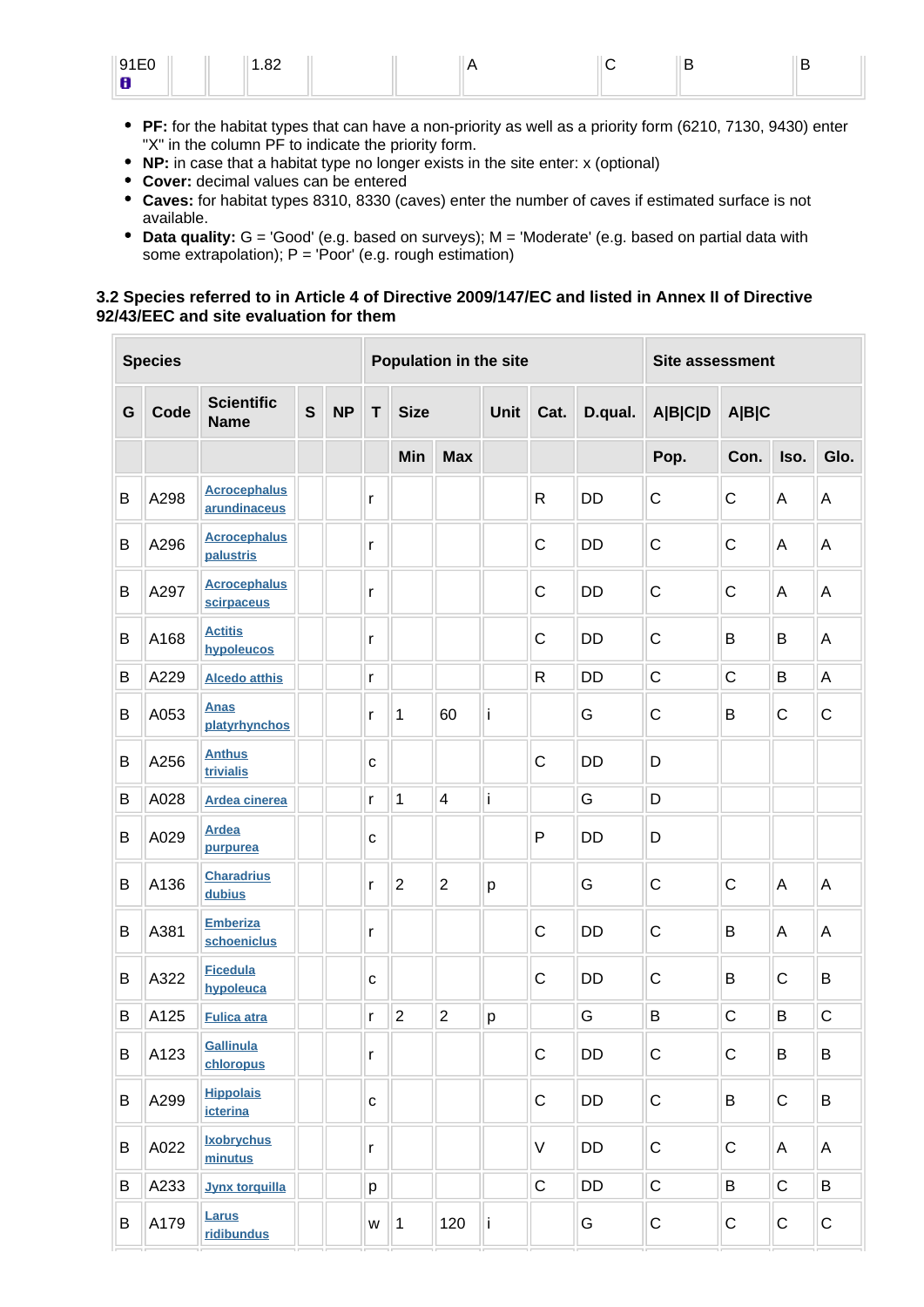| B | A073 | <b>Milvus</b><br>migrans          | r            |           |   |   | $\mathsf{C}$ | <b>DD</b> | $\mathsf{C}$ | B            | $\mathsf{C}$ | B              |
|---|------|-----------------------------------|--------------|-----------|---|---|--------------|-----------|--------------|--------------|--------------|----------------|
| B | A260 | <b>Motacilla flava</b>            | r            |           |   |   | $\mathsf{R}$ | <b>DD</b> | $\mathsf C$  | $\mathsf{C}$ | $\mathsf{C}$ | $\mathsf C$    |
| B | A160 | <b>Numenius</b><br>arquata        | W            | $\vert$ 1 | 1 | İ |              | G         | $\mathsf C$  | $\mathsf C$  | A            | $\sf B$        |
| B | A023 | <b>Nycticorax</b><br>nycticorax   | $\mathbf{C}$ |           |   |   | $\mathsf{P}$ | <b>DD</b> | D            |              |              |                |
| B | A017 | Phalacrocorax<br>carbo            | W            | 1         | 8 | İ |              | G         | $\mathsf{C}$ | $\mathsf{C}$ | $\mathsf{C}$ | $\mathsf{C}$   |
| B | A274 | <b>Phoenicurus</b><br>phoenicurus | r            |           |   |   | $\mathsf C$  | <b>DD</b> | $\mathsf C$  | B            | $\mathsf C$  | B              |
| B | A316 | <b>Phylloscopus</b><br>trochilus  | $\mathbf{C}$ |           |   |   | $\mathsf C$  | <b>DD</b> | $\mathsf C$  | B            | $\mathsf C$  | B              |
| B | A118 | <b>Rallus</b><br>aquaticus        | r            |           |   |   | $\mathsf{R}$ | DD        | $\mathsf C$  | $\mathsf{C}$ | A            | $\overline{A}$ |
| F | 1107 | <b>Salmo</b><br>marmoratus        | р            |           |   |   | $\mathsf C$  | <b>DD</b> | $\mathsf C$  | B            | $\mathsf C$  | $\mathsf C$    |
| B | A275 | <b>Saxicola</b><br>rubetra        | $\mathbf{C}$ |           |   |   | $\mathsf C$  | <b>DD</b> | $\mathsf C$  | B            | $\mathsf C$  | B              |
| B | A210 | <b>Streptopelia</b><br>turtur     | r            |           |   |   | ${\sf R}$    | <b>DD</b> | $\mathsf{C}$ | $\mathsf{C}$ | $\mathsf C$  | B              |
| B | A310 | <b>Sylvia borin</b>               | $\mathbf{C}$ |           |   |   | $\mathsf C$  | <b>DD</b> | $\mathsf C$  | B            | $\mathsf C$  | $\sf B$        |
| B | A309 | <b>Sylvia</b><br>communis         | r            |           |   |   | $\mathsf C$  | <b>DD</b> | $\mathsf C$  | $\mathsf C$  | C            | B              |
| B | A307 | <b>Sylvia nisoria</b>             | r            |           |   |   | $\vee$       | <b>DD</b> | $\mathsf C$  | $\mathsf C$  | A            | $\mathsf A$    |
| F | 5331 | <b>Telestes</b><br>muticellus     | р            |           |   |   | $\mathsf{R}$ | <b>DD</b> | D            |              |              |                |
| B | A232 | <b>Upupa epops</b>                | r            |           |   |   | $\mathsf R$  | <b>DD</b> | $\mathsf C$  | $\mathsf C$  | $\mathsf C$  | $\overline{A}$ |

- **Group:** A = Amphibians, B = Birds, F = Fish, I = Invertebrates, M = Mammals, P = Plants, R = Reptiles
- **S:** in case that the data on species are sensitive and therefore have to be blocked for any public access enter: yes
- **NP:** in case that a species is no longer present in the site enter: x (optional)
- Type:  $p =$  permanent,  $r =$  reproducing,  $c =$  concentration,  $w =$  wintering (for plant and non-migratory species use permanent)
- Unit: i = individuals, p = pairs or other units according to the Standard list of population units and codes in accordance with Article 12 and 17 reporting (see **[reference portal](http://bd.eionet.europa.eu/activities/Natura_2000/reference_portal)**)
- **Abundance categories (Cat.):** C = common, R = rare, V = very rare, P = present to fill if data are deficient (DD) or in addition to population size information
- **Data quality:** G = 'Good' (e.g. based on surveys); M = 'Moderate' (e.g. based on partial data with some extrapolation);  $P = 'Poor'$  (e.g. rough estimation);  $VP = 'Very$  poor' (use this category only, if not even a rough estimation of the population size can be made, in this case the fields for population size can remain empty, but the field "Abundance categories" has to be filled in)

#### **3.3 Other important species of flora and fauna (optional)**

| <b>Species</b> |             |                                  |   |           | Population in the site |            |             |                |                                | <b>Motivation</b> |                            |   |       |   |  |
|----------------|-------------|----------------------------------|---|-----------|------------------------|------------|-------------|----------------|--------------------------------|-------------------|----------------------------|---|-------|---|--|
| Group          | <b>CODE</b> | <b>Scientific</b><br><b>Name</b> | S | <b>NP</b> | <b>Size</b>            |            | <b>Unit</b> | Cat.           | <b>Species</b><br><b>Annex</b> |                   | <b>Other</b><br>categories |   |       |   |  |
|                |             |                                  |   |           | Min                    | <b>Max</b> |             | <b>C R V P</b> | IV                             | V                 | $\mathbf{A}$               | B | C     | D |  |
| P              |             | <b>Allium</b><br>angulosum       |   | ıг        | 71 E                   | 1 F        | 1 F         | C<br>пr        | ıπ                             |                   | X<br>71 E                  |   | 71 IT |   |  |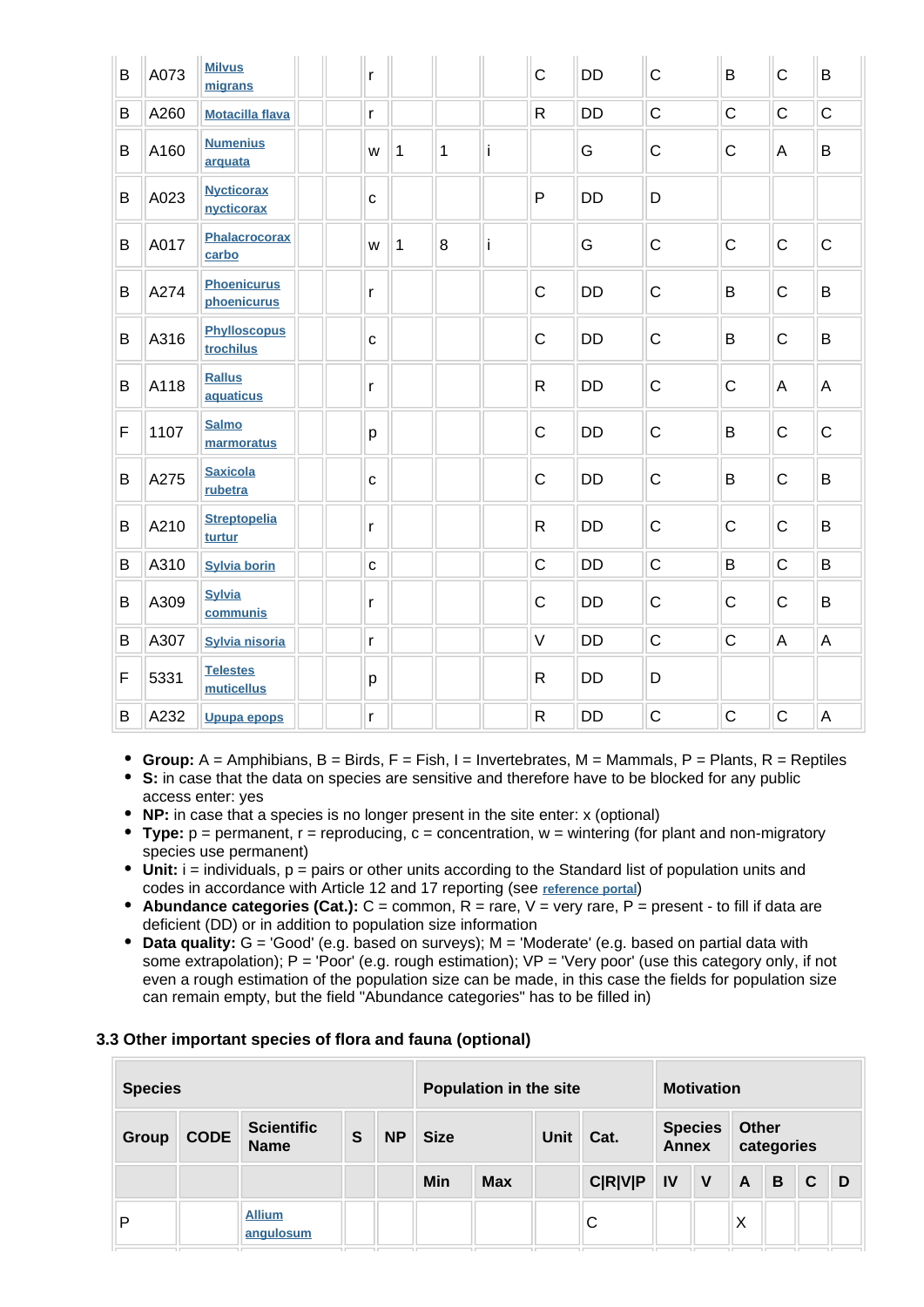| $\mathsf F$  |      | <b>Anguilla</b><br>anguilla       |  |  | $\mathsf{C}$ |              |   |              |              | X              |
|--------------|------|-----------------------------------|--|--|--------------|--------------|---|--------------|--------------|----------------|
| P            |      | <b>Bromus</b><br>arvensis         |  |  | $\mathsf{P}$ |              |   |              |              | X              |
| $\mathsf A$  |      | <b>Bufo bufo</b>                  |  |  | $\mathsf C$  |              |   |              | X            |                |
| L            |      | <b>Calopteryx</b><br>virgo padana |  |  | $\mathsf{R}$ |              |   |              |              | X              |
| $\sf P$      |      | <b>Carex gracilis</b>             |  |  | $\mathsf{P}$ |              |   |              |              | X              |
| P            |      | <b>Carex vesicaria</b>            |  |  | P            |              |   |              |              | $\mathsf X$    |
| $\sf P$      |      | <b>Centaurium</b><br>pulchellum   |  |  | $\mathsf{P}$ |              |   |              |              | $\pmb{\times}$ |
| R            | 1284 | <b>Coluber</b><br>viridiflavus    |  |  | $\mathsf{P}$ | $\mathsf{X}$ |   |              |              |                |
| $\mathsf{P}$ |      | <b>Dianthus</b><br>barbatus       |  |  | $\mathsf{P}$ |              |   |              |              | X              |
| $\sf P$      |      | <b>Epipactis</b><br>palustris     |  |  | $\mathsf{R}$ |              |   |              | X            |                |
| $\mathsf F$  |      | <b>Esox lucius</b>                |  |  | $\mathsf C$  |              |   | $\mathsf X$  |              |                |
| P            | 1866 | <b>Galanthus</b><br>nivalis       |  |  | $\mathsf{R}$ |              | X |              |              |                |
| $\mathsf{P}$ |      | Gratiola<br>officinalis           |  |  | $\vee$       |              |   |              |              | $\pmb{\times}$ |
| $\mathbf{I}$ |      | Gryllotalpa<br>gryllotalpa        |  |  | $\mathsf C$  |              |   |              |              | $\pmb{\times}$ |
| $\sf P$      |      | <b>Inula britannica</b>           |  |  | $\mathsf{R}$ |              |   |              |              | X              |
| P            |      | <b>Juncus</b><br>subnodulosus     |  |  | $\vee$       |              |   |              |              | X              |
| R            |      | Lacerta<br>bilineata              |  |  | $\mathsf{P}$ |              |   | UL.          | $\mathsf{X}$ |                |
| $\mathsf F$  |      | Lota lota                         |  |  | $\mathsf C$  |              |   | $\mathsf{X}$ |              |                |
| P            |      | <b>Lotus tenuis</b>               |  |  | $\mathsf{R}$ |              |   |              |              | $\mathsf X$    |
| ${\sf P}$    |      | Lysimachia<br>nummularia          |  |  | P            |              |   |              |              | $\mathsf{X}$   |
| R            |      | <b>Natrix natrix</b>              |  |  | P            |              |   |              | $\mathsf{X}$ |                |
| R.           | 1292 | <b>Natrix</b><br>tessellata       |  |  | P            | $\mathsf{X}$ |   |              |              |                |
| ${\sf M}$    |      | <b>Neomys</b><br>fodiens          |  |  | $\mathsf C$  |              |   |              | $\mathsf{X}$ |                |
| P            |      | <b>Ophioglossum</b><br>vulgatum   |  |  | $\mathsf{R}$ |              |   |              |              | $\mathsf X$    |
| ${\sf P}$    |      | Polygonum<br>amphibium            |  |  | $\mathsf C$  |              |   |              |              | X              |
| P            |      | Polygonum<br>hydropiper           |  |  | $\mathsf{R}$ |              |   |              |              | $\mathsf{X}$   |
| ${\sf P}$    |      | <b>Potamogeton</b><br>perfoliatus |  |  | $\mathsf{R}$ |              |   |              |              | X              |
| $\mathsf A$  | 1210 | Rana esculenta                    |  |  | $\mathsf C$  |              | X |              |              |                |
| A            | 1213 | Rana<br>temporaria                |  |  | P            |              | X |              |              |                |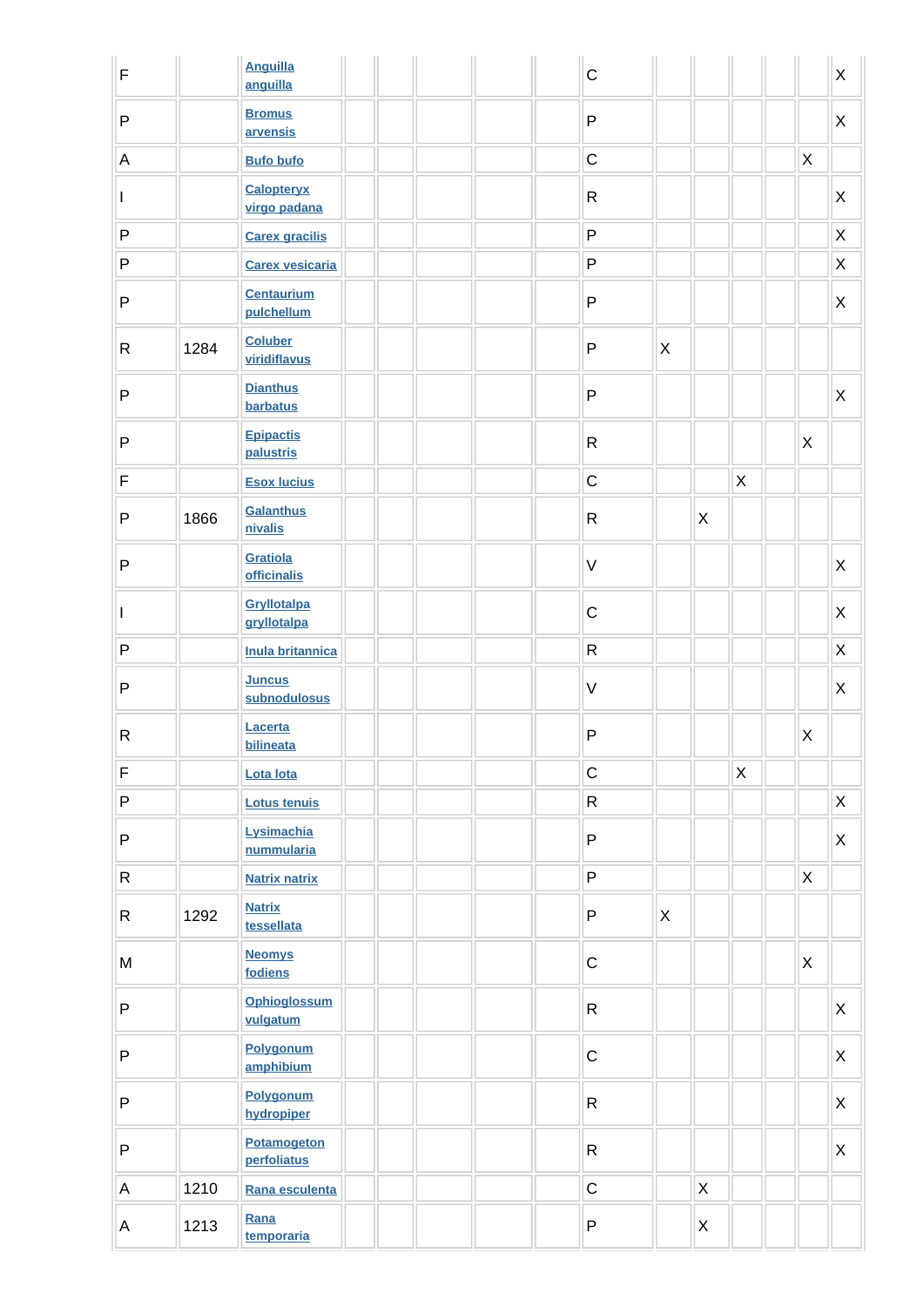| P | Ranunculus<br>reptans                           |  | V |   | X |
|---|-------------------------------------------------|--|---|---|---|
| P | <b>Reseda lutea</b>                             |  | P |   | X |
|   | Salmo (trutta)<br>trutta                        |  | С | X |   |
|   | Salmo (trutta)<br>trutta m.<br><b>lacustris</b> |  | R |   | Χ |
| P | <b>Senecio</b><br>paludosus                     |  | R | X |   |
| M | <b>Sorex araneus</b>                            |  | C |   | X |
| M | <b>Sorex minutus</b>                            |  | C |   | X |

- **Group:** A = Amphibians, B = Birds, F = Fish, Fu = Fungi, I = Invertebrates, L = Lichens, M = Mammals,  $P =$  Plants,  $R =$  Reptiles
- **CODE:** for Birds, Annex IV and V species the code as provided in the reference portal should be used in addition to the scientific name
- **S:** in case that the data on species are sensitive and therefore have to be blocked for any public access enter: yes
- **NP:** in case that a species is no longer present in the site enter: x (optional)
- **Unit:** i = individuals, p = pairs or other units according to the standard list of population units and codes in accordance with Article 12 and 17 reporting, (see **[reference portal](http://bd.eionet.europa.eu/activities/Natura_2000/reference_portal)**)
- Cat.: Abundance categories:  $C =$  common,  $R =$  rare,  $V =$  very rare,  $P =$  present
- **Motivation categories: IV, V:** Annex Species (Habitats Directive), **A:** National Red List data; **B:** Endemics; **C:** International Conventions; **D:** other reasons

# <span id="page-5-0"></span>**4. SITE DESCRIPTION**

#### **4.1 General site character**

**Habitat class % Cover** N09 20.0 N15 5.0 N16 30.0 N06  $15.0$ N10 30.0 **Total Habitat Cover** 2008 **100** 

#### **Other Site Characteristics**

Riva settentrionale del Lago d'Idro (Valle del Sarca) con vasti canneti e soprattutto magnocariceti; di particolare interesse una valle percorsa da un immissario del lago e completamente invasa da magnocariceti. Sono presenti habitat di particolare interesse non compresi nell'all.I della direttiva 92/43/CEE: Caricetum elatae e Caricetum gracilis (40%), Phragmition (30%).

#### **4.2 Quality and importance**

Sito di eccezionale importanza a causa della vegetazione lacustre sulle rive del lago e delle vaste paludi sviluppate sul fondo di una vallecola che si immette nel lago stesso; ambiente unico nel suo genere, con associazioni vegetali sempre più rare a causa delle bonifiche nelle zone alluvionali di fondovalle. Il sito è inoltre di rilevante importanza per la nidificazione, la sosta e/o lo svernamento di specie di uccelli protette o in forte regresso, e/o a distribuzione localizzata sulle Alpi.

# <span id="page-5-1"></span>**5. SITE PROTECTION STATUS (optional)**

**[Back to top](#page-0-0)**